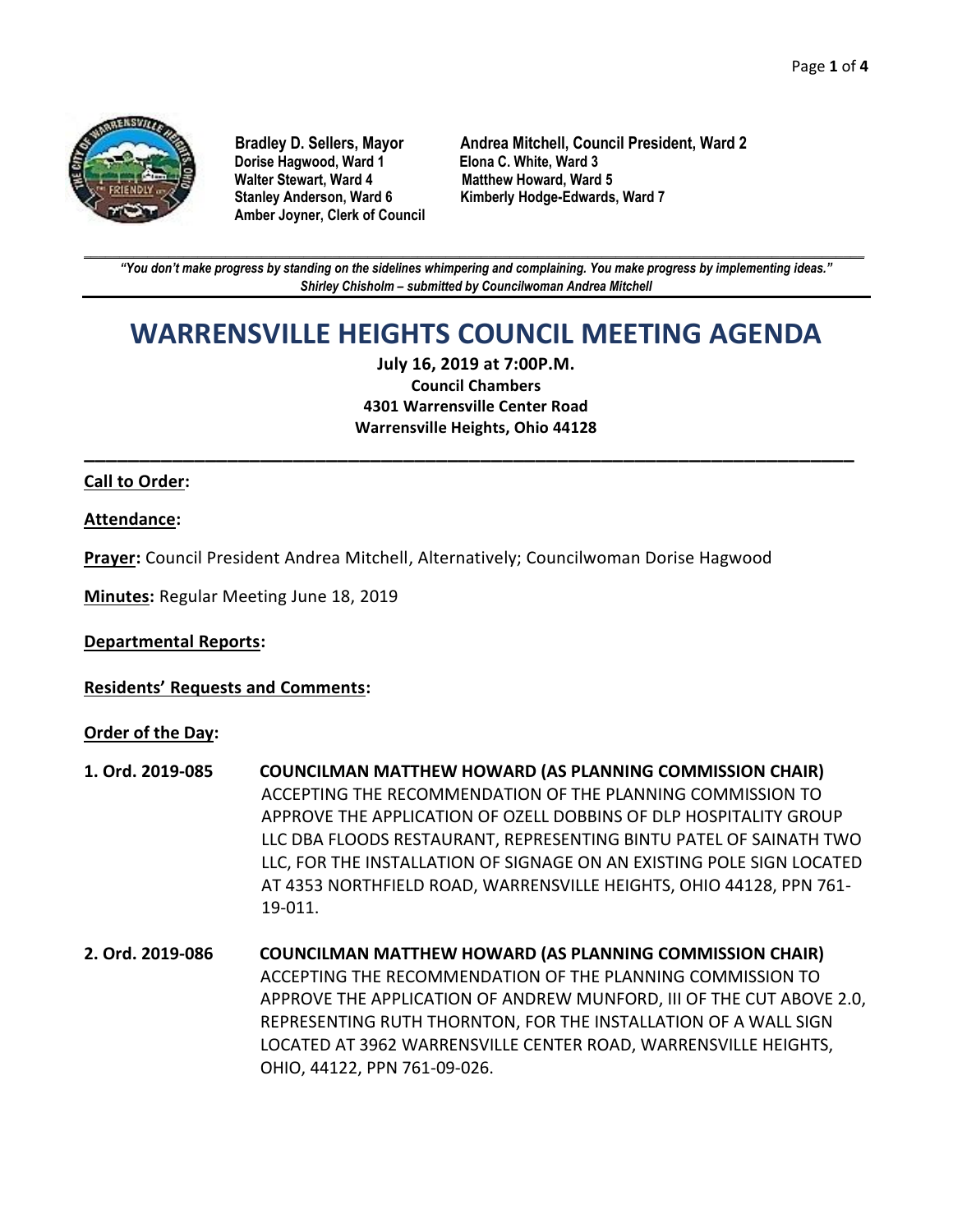- **3. Ord. 2019-087 COUNCILMAN MATTHEW HOWARD (AS PLANNING COMMISSION CHAIR)** ACCEPTING THE RECOMMENDATION OF THE PLANNING COMMISSION TO APPROVE THE APPLICATION OF GEORGE GORUP OF NORTHEAST OHIO TRENCHING SERVICE INC., REPRESENTING VERCEK DEVELOPMENT LLC, FOR THE INSTALLATION OF A DOUBLE FACED SIGN ON THE EXISTING GROUND POLES LOCATED AT 17900 MILES ROAD, WARRENSVILLE HEIGHTS, OHIO, 44128, PPN 762-09-005.
- **4. Ord. 2019-088 COUNCILMAN MATTHEW HOWARD (AS PLANNING COMMISSION CHAIR)** ACCEPTING THE RECOMMENDATION OF THE PLANNING COMMISSION TO APPROVE THE APPLICATION OF CYNTHIA D. MURRAY, REPRESENTING THE SAME, FOR THE REMOVAL OF THE EXISTING STOOP AND THE INSTALLATION OF AN EIGHT (8) BY EIGHT (8) DECK LOCATED AT 19218 WICKFIELD AVENUE, WARRENSVILLE HEIGHTS, OHIO, 44122, PPN 761-01-134.
- **5. Ord. 2019-089 COUNCILMAN MATTHEW HOWARD (AS PLANNING COMMISSION CHAIR)** ACCEPTING THE RECOMMENDATION OF THE PLANNING COMMISSION TO APPROVE THE APPLICATION OF LUKE SUH, ATTORNEY AT LAW LLC, REPRESENTING EMERY GREEN ENTERPRISE LLC, FOR THE INSTALLATION OF A WALL SIGN LOCATED AT 23061 EMERY ROAD, WARRENSVILLE HEIGHTS, OHIO, 44128, PPN 763-01-026.
- **6. Ord. 2019-090 COUNCILMAN MATTHEW HOWARD (AS PLANNING COMMISSION CHAIR)** ACCEPTING THE RECOMMENDATION OF THE PLANNING COMMISSION TO APPROVE THE APPLICATION OF JACQUELINE WARD OF KIM GROUP LLC, REPRESENTING SANTOKH CORPORATION, FOR THE INSTALLATION OF AN ILLUMINATED WALL SIGN FOR KKMB FASHION LLC LOCATED AT 4621 GREEN ROAD, WARRENSVILLE HEIGHTS, OHIO, 44128, PPN 763-15-022.

**7. Ord. 2019-091 MAYOR BRADLEY D. SELLERS** ACCEPTING A CERTAIN BID FROM CHAGRIN VALLEY PAVING, INC. FOR THE 2019 ROADS REPAIR PROGRAM AND AUTHORIZING THE MAYOR TO ENTER INTO A CONTRACT WITH CHAGRIN VALLEY PAVING, INC. NOT TO EXCEED \$527,040.30, AND DECLARING AN EMERGENCY.

**8. Ord. 2019-092 MAYOR BRADLEY D. SELLERS** AUTHORIZING THE ADMINISTRATION OF THE CITY OF WARRENSVILLE HEIGHTS TO AMEND THE 2019 APPROPRIATION TO INCREASE THE SALARY AND BENEFITS BUDGET ACCOUNT LINE ITEMS FOR THE INFORMATION TECHNOLOGY MANAGER POSITION OF THE CITY OF WARRENSVILLE HEIGHTS, AND DECLARING AN EMERGENCY.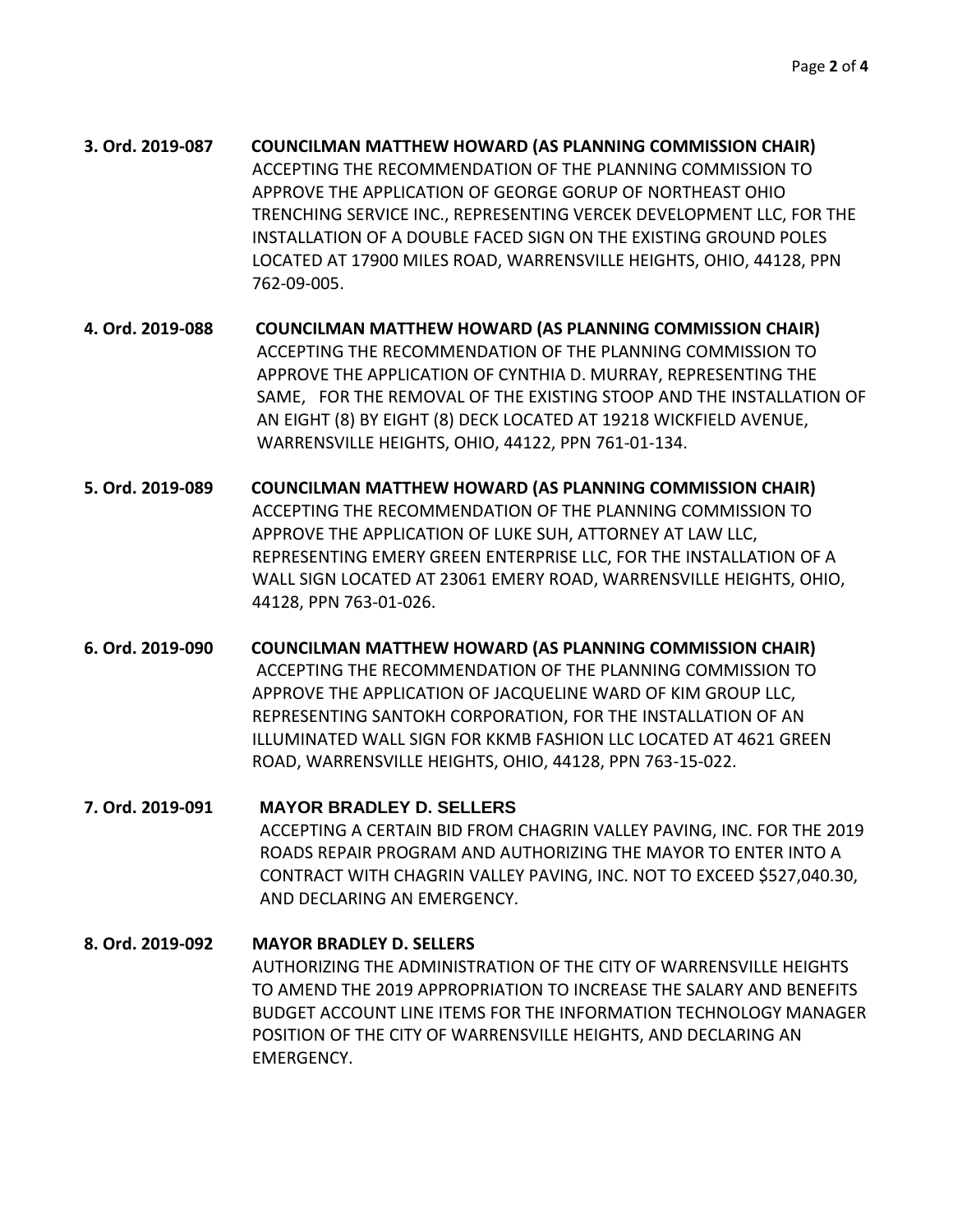#### **9. Ord. 2019-093 MAYOR BRADLEY D. SELLERS**

ACCEPTING THE RECOMMENDATION OF THE BOARD OF ZONING APPEALS TO ACCEPT THE APPLICATION OF PAUL DIGIORGIO OF CHAGRIN VALLEY BEVERAGE, REPRESENTING OVERLOOK COURT LIMITED, FOR A VARIANCE FOR THE COVERAGE OF WINDOWS LOCATED AT 4620 RICHMOND ROAD, WARRENSVILLE HEIGHTS, OHIO, 44128, PPN 763-27-013.

#### **10. Ord. 2019-094 MAYOR BRADLEY D. SELLERS**

AN ORDINANCE TO PROVIDE FOR THE ISSUANCE AND SALE OF NOT TO EXCEED \$660,000 OF NOTES OF THE CITY OF WARRENSVILLE HEIGHTS IN ANTICIPATION OF THE ISSUANCE OF BONDS TO PAY, IN ANTICIPATION OF THE COLLECTION OF SPECIAL ASSESSMENTS, THE COSTS OF CONSTRUCTING ROAD IMPROVEMENTS, INCLUDING GRADING, DRAINING, CURBING AND PAVING, CONSTRUCTING AND INSTALLING SANITARY SEWER IMPROVEMENTS, STORM SEWER IMPROVEMENTS, WATERLINE IMPROVEMENTS, OTHER UTILITY IMPROVEMENTS, AND LANDSCAPING, ALL TOGETHER WITH THE NECESSARY APPURTENANCES THERETO, TOGETHER COMPRISING THE EMERY WOODS PROJECT, AND DECLARING AN EMERGENCY.

## **11. Res. 2019-024 MAYOR BRADLEY D. SELLERS**

AUTHORIZING THE MAYOR TO APPROVE THE COMMUNITY REINVESTMENT AREA RESIDENTIAL TAX ABATEMENT APPLICATION OF TALMADGE PATTERSON AND CHAMIEKA LAWSON-PATTERSON FOR 15117 RUBY LANE, LOCATED IN CINEMA PARK, PERMANENT PARCEL NUMBER 762-08-066, PURSUANT TO CHAPTER 3735 OF THE OHIO REVISED CODE.

# **12. Res. 2019-025 MAYOR BRADLEY D. SELLERS** AUTHORIZING THE CITY OF WARRENSVILLE HEIGHTS TO DONATE \$2,000.00 TO THE WARRENSVILLE HEIGHTS ALUMNI ASSOCIATION IN ORDER TO ASSIST WITH THE 2019 WARRENSVILLE HEIGHTS SUMMER FESTIVAL.

## **Add-ons:**

# **13. Ord. 2019-095 MAYOR BRADLEY D. SELLERS** RESCINDING ORDINANCE NUMBER 2019-070 (AUTHORIZING THE ADMINISTRATION TO ENTER INTO AN AGREEMENT WITH THE TEAMSTERS LOCAL 436 FOR THE PERIOD OF JANUARY 1, 2018 THROUGH DECEMBER 31, 2020 IN ACCORDANCE WITH POSSIBLE TENTATIVE TERMS AND CONDITIONS), AND DECLARING AN EMERGENCY.

# **14. Ord. 2019-096 MAYOR BRADLEY D. SELLERS** AUTHORIZING THE ADMINISTRATION OF THE CITY OF WARRENSVILLE HEIGHTS TO ENTER INTO AN AGREEMENT WITH THE TEAMSTERS LOCAL 436 (FORMERLY